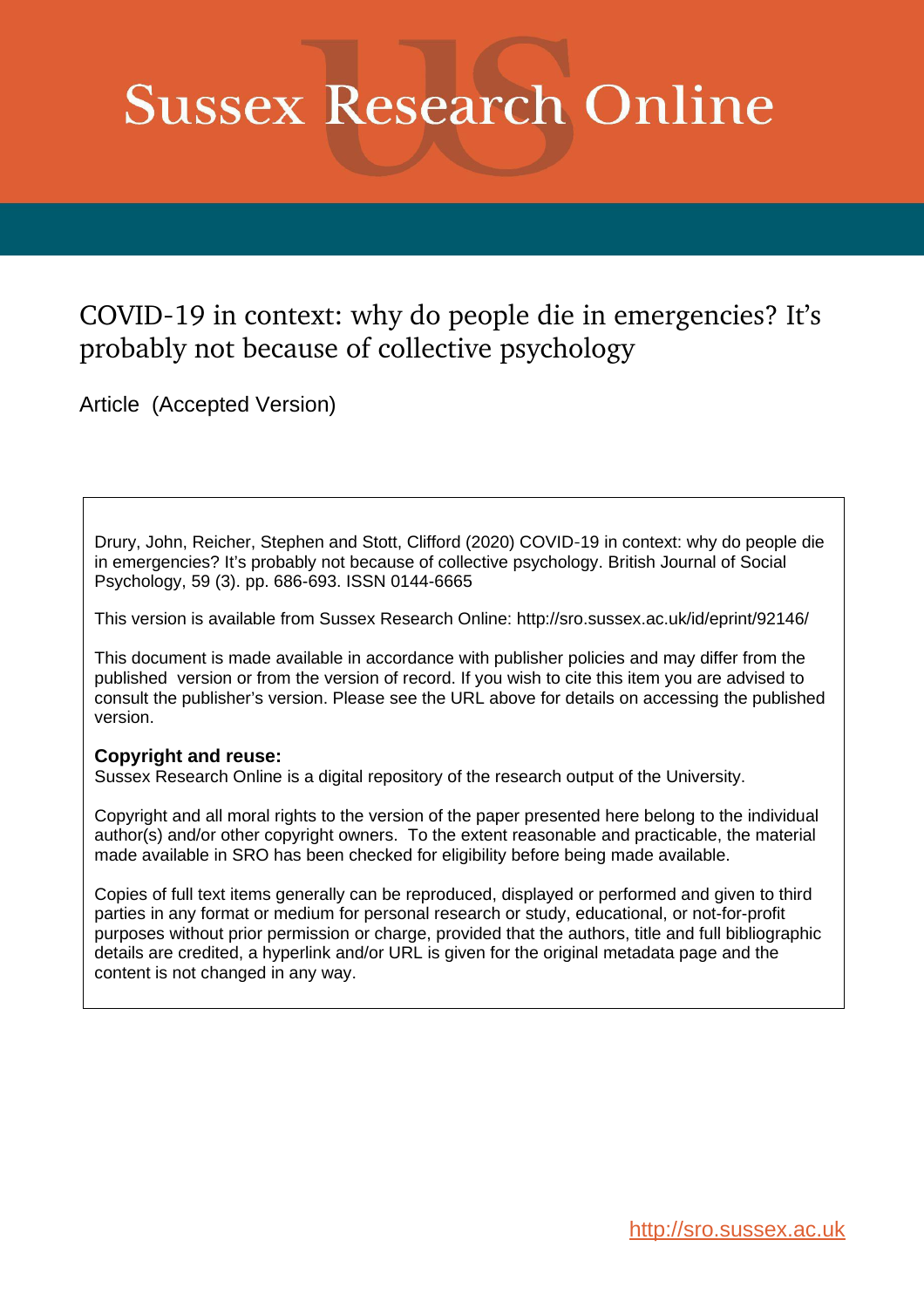# **COVID-19 IN CONTEXT: WHY DO PEOPLE DIE IN EMERGENCIES? IT'S PROBABLY NOT BECAUSE OF COLLECTIVE BEHAVIOUR**

# Short title: *WHY DO PEOPLE DIE IN EMERGENCIES?*

John Drury\*<sup>1</sup>, Stephen Reicher<sup>2</sup>, and Clifford Stott<sup>3</sup>

<sup>1</sup> University of Sussex <sup>2</sup> University of St Andrews <sup>3</sup> Keele University

\*Corresponding author information: School of Psychology University of Sussex Brighton BN1 9QH UK [j.drury@sussex.ac.uk](mailto:j.drury@sussex.ac.uk)

### **Keywords:**

Covid-19; collective behaviour; crowds; panic; emergencies; disasters.

#### **Abstract**

Notions of psychological frailty have been evident in comments by journalists, politicians and others on public responses to the Covid-19 pandemic. In particular, there is the argument that collective selfishness, thoughtless behaviour, and over-reaction would make the effects of Covid-19 much worse. The same kinds of claims have been made previously in relation to other kinds of emergencies, such as fires, earthquakes and sinking ships. We argue that in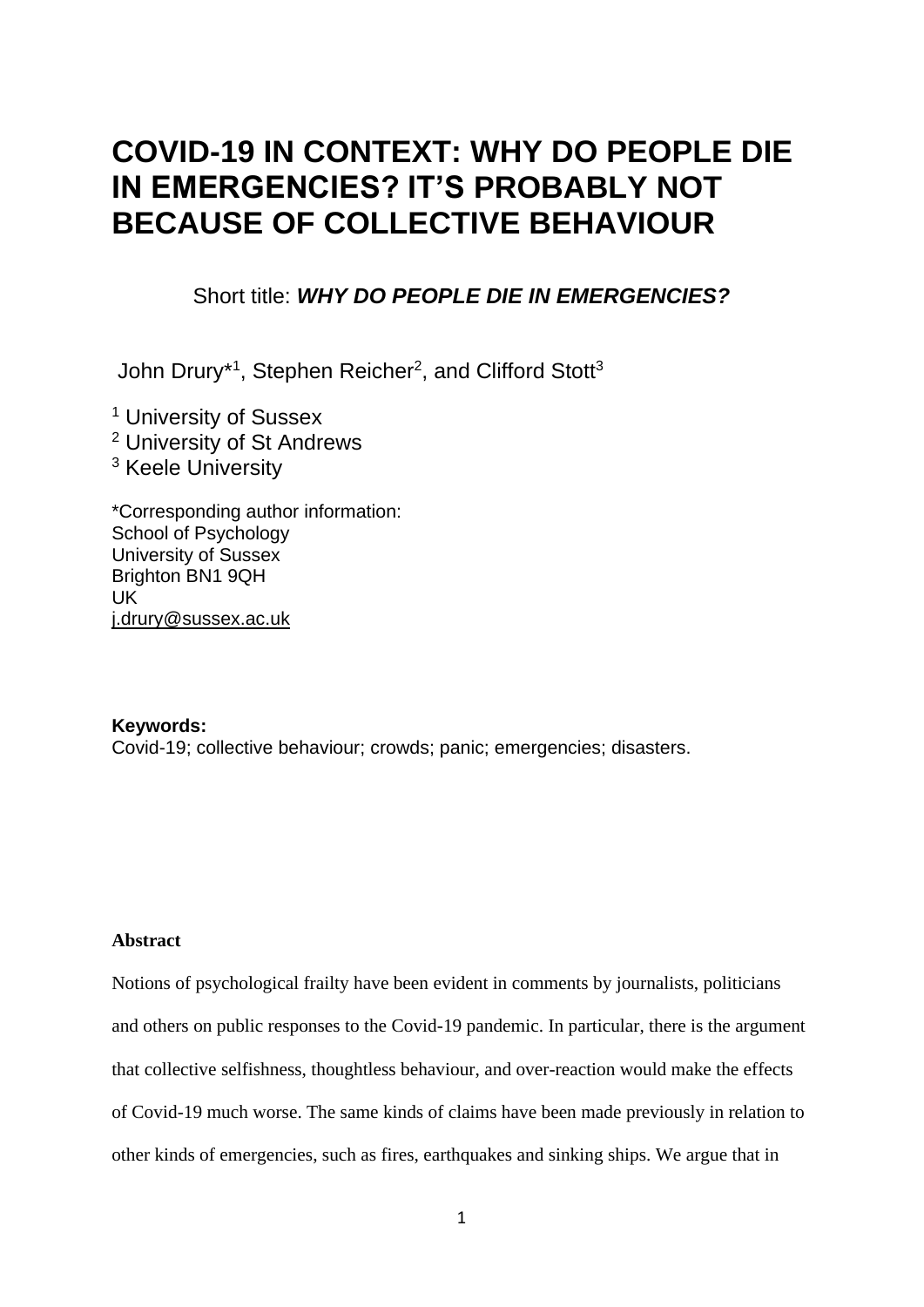these cases as well as in the case of the Covid-19 pandemic, other factors are better explanations for fatalities -- namely under-reaction to threat, systemic factors, and mismanagement. Psychologizing disasters serves to distract from the real causes and thus from who might be held responsible. Far from being the problem, collective psychology in emergencies – including the solidarity and cooperation so commonly witnessed among survivors – is the solution, one that should be harnessed more effectively in policy and practice.

## **Introduction**

Notions of psychological frailty -- weaknesses of reason or weaknesses of morality -- have been evident in many of the comments on public responses to the Covid-19 crisis. Some of these have informed policy. For example, part of the reason for delay in introducing stricter distancing measures in the UK was the authorities' assumption that the public would soon 'fatigue' and stop observing them.<sup>1</sup> As ever, though, such frailty is said to be magnified by the collective. Thus, back in the early days of Covid-19, many commentators argued that collective 'panic' would potentially be more disastrous than the pandemic itself, through its effects on markets, availability of goods,<sup>2</sup> relations between different groups,<sup>3</sup> and crime.<sup>4</sup> 'Panic' – meaning selfish, thoughtless behaviour and over-reaction - was said to be as 'contagious' as the virus itself.<sup>5</sup> Such collective psychology would therefore turn an emergency into a disaster.

<sup>1</sup> <https://mindhacks.com/2020/03/20/do-we-suffer-behavioural-fatigue-for-pandemic-prevention-measures/>

<sup>&</sup>lt;sup>2</sup> <https://www.latimes.com/opinion/story/2020-03-11/panic-covid-19-worse-for-everyone>

<sup>3</sup> [https://www.theguardian.com/commentisfree/2020/jan/27/coronavirus-panic-uk-hostile-environment-east](https://www.theguardian.com/commentisfree/2020/jan/27/coronavirus-panic-uk-hostile-environment-east-asians)[asians](https://www.theguardian.com/commentisfree/2020/jan/27/coronavirus-panic-uk-hostile-environment-east-asians)

<sup>4</sup> [https://www.businessinsider.com/coronavirus-medic-warns-mass-panic-could-prove-worse-than-disease-2020-](https://www.businessinsider.com/coronavirus-medic-warns-mass-panic-could-prove-worse-than-disease-2020-3?r=US&IR=T)  $3?r = US&IR = T$ 

 $\frac{1}{5}$  [https://blogs.bmj.com/bmj/2020/02/21/robert-peckham-covid-19-outbreak-need-strategies-manage-panic](https://blogs.bmj.com/bmj/2020/02/21/robert-peckham-covid-19-outbreak-need-strategies-manage-panic-epidemics/)[epidemics/](https://blogs.bmj.com/bmj/2020/02/21/robert-peckham-covid-19-outbreak-need-strategies-manage-panic-epidemics/)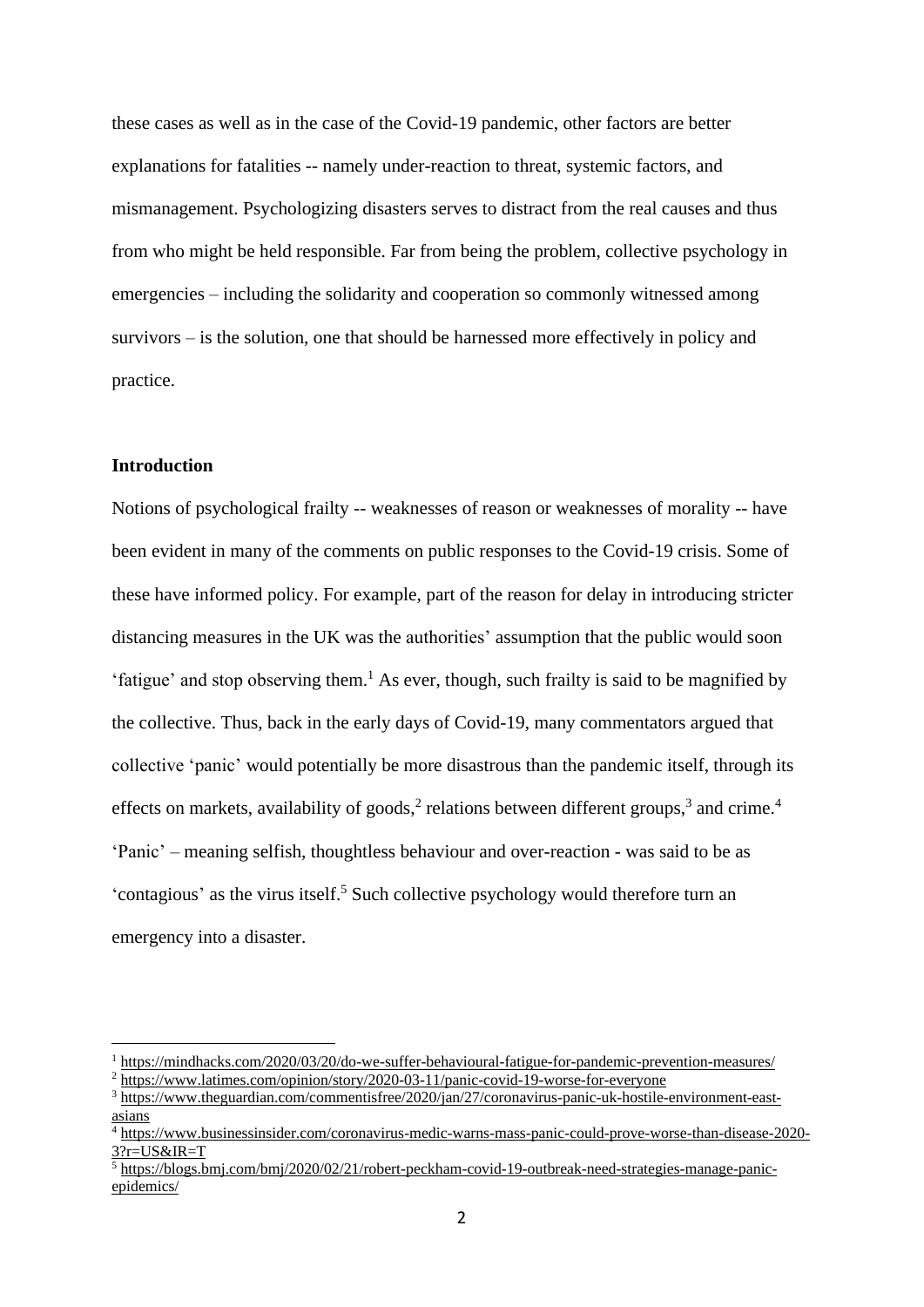But is this really the case? Exactly the same claim about the role of public 'panic' has historically been made in relation to many other kinds of emergencies, including fires, terrorist attacks, sinking ships, and crowd crushes. Was it really selfishness, over-reaction, and general bad behaviour that caused so many deaths in these cases? Or was it something else?

Take the sinking of the M/V Estonia in 1994, for example. Over 800 people died. Prima facie, the greater survival rates of men over women and crew over passengers might suggest that the strongest individuals selfishly neglected others in order to save themselves. But analysis of the survivorship records and eyewitness testimonies illustrate the danger of psychologizing physical constraints (Cornwell et al., 2001). The extreme listing of the ship was very sudden. There were attempts among passengers to help each other, but most didn't have the strength to get to the exits themselves, let alone assist others.

Examining the evidence in emergencies suggests three main reasons why there are avoidable fatalities: (1) under-reaction to threat, (2) systemic factors, and (3) mismanagement. Here, we briefly describe these alternative explanations for deaths in disasters. We then examine how far they help us understand what has happened in the case of Covid-19 in the UK context, before discussing the real collective psychology of emergencies.

#### **Why did they die?**

Rather than *over-*reaction, the first factor that turns an emergency into a disaster is *under*reaction. People often underestimate risk and disregard possible signals of danger (Tierney, Lindell, & Perry, 2001). During 9/11, people inside the World Trade Center who saw objects falling from the sky outside didn't initially recognize these as pieces of the plane that had struck their building. Slowness to comprehend the threat means delay in attempts to escape. Some people even took time to close down their computers before they sought to leave the building.

3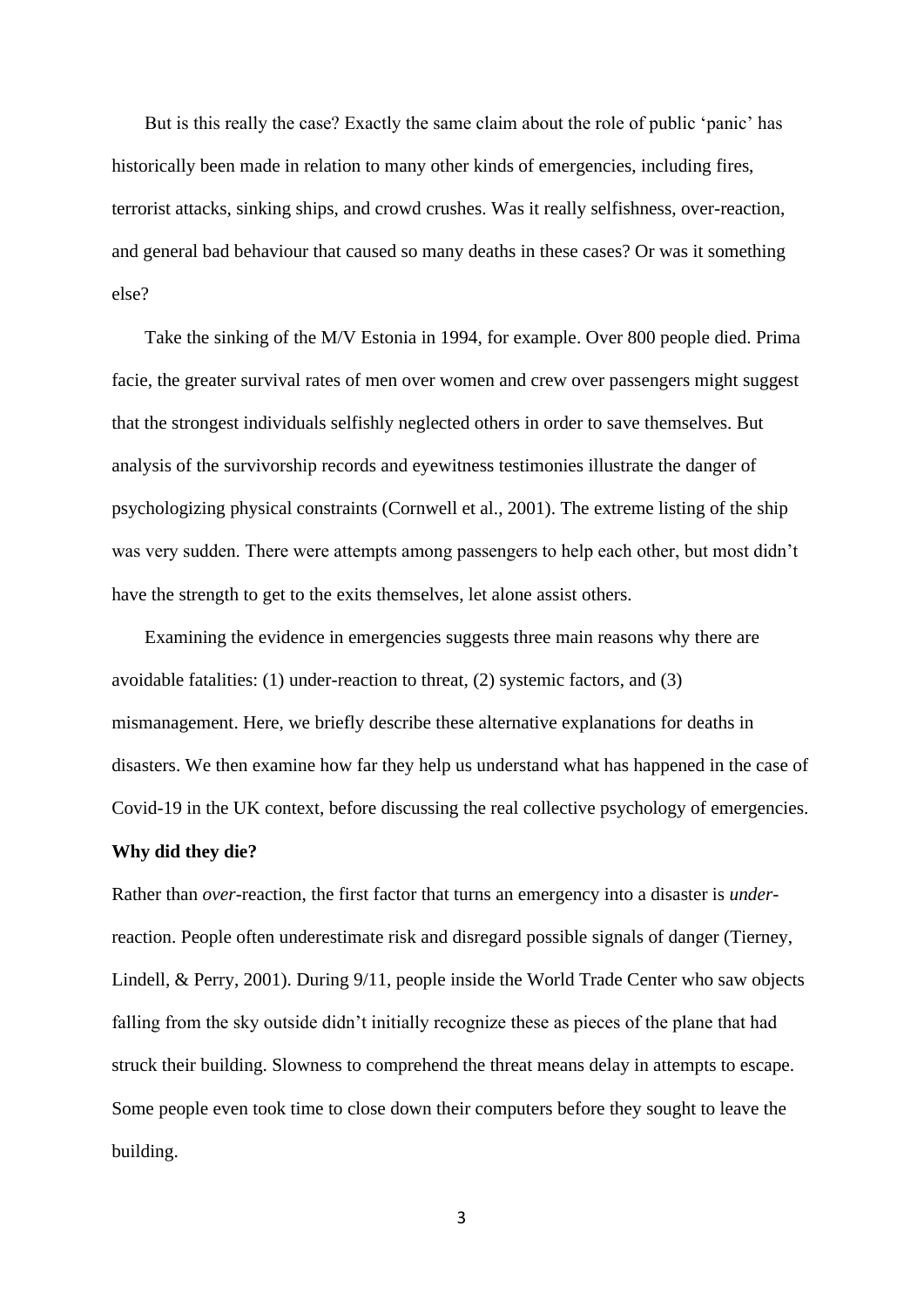The second reason for deaths in emergencies is *systemic*. Disasters do not affect everyone in the same way; those already disadvantaged suffer disproportionately.<sup>6</sup> In the Grenfell Tower fire -- the worst fire in the UK since the second world war -- neglect and cost-saving by the authorities and manufacturers were behind the fatal decision to clad the block in flammable material. Poorer sections of society also have fewer resources to help them cope when disaster strikes and less power to demand adequate aftercare.

A third reason why emergencies often end so badly is *mismanagement*. The Cocoanut Grove nightclub fire of 1942, in which 492 people died, has been presented in psychology textbooks as an embodiment of the received wisdom that 'most deaths in night-club fires are due to crowd panic'. Chertkoff and Kushigian's (1999) detailed re-analysis of events suggests instead failure of management of two types. First there was *mismanagement of space.* The emergency exit door was locked. The windows were also nailed shut to prevent people leaving without paying their tab. Second there were *failures of communication*. There were no exit signs or training in emergency evacuation, so when staff tried to help lead survivors out they could not find the fire exit. In the official investigation, the major causes of the loss of life were said to be the locked doors, the unfamiliarity and inaccessibility of normal exits, and the jamming of the revolving door. There was no implication that crowd behaviour caused the deaths. The management were subsequently prosecuted for manslaughter and neglect of building laws.

A similar story of mismanagement of space can be found in the literature on fatal crowd crushes (sometimes -- usually erroneously -- called 'stampedes'). 'Panic' explanations once dominated, but a recent systematic review cites as the most common causes of fatalities not collective psychology but overcrowding, closure of exits, congestion at bottlenecks, deficiencies in safety barriers, and lack of coordination with local authorities (de Almeida &

<sup>6</sup> <https://www.preventionweb.net/risk/poverty-inequality>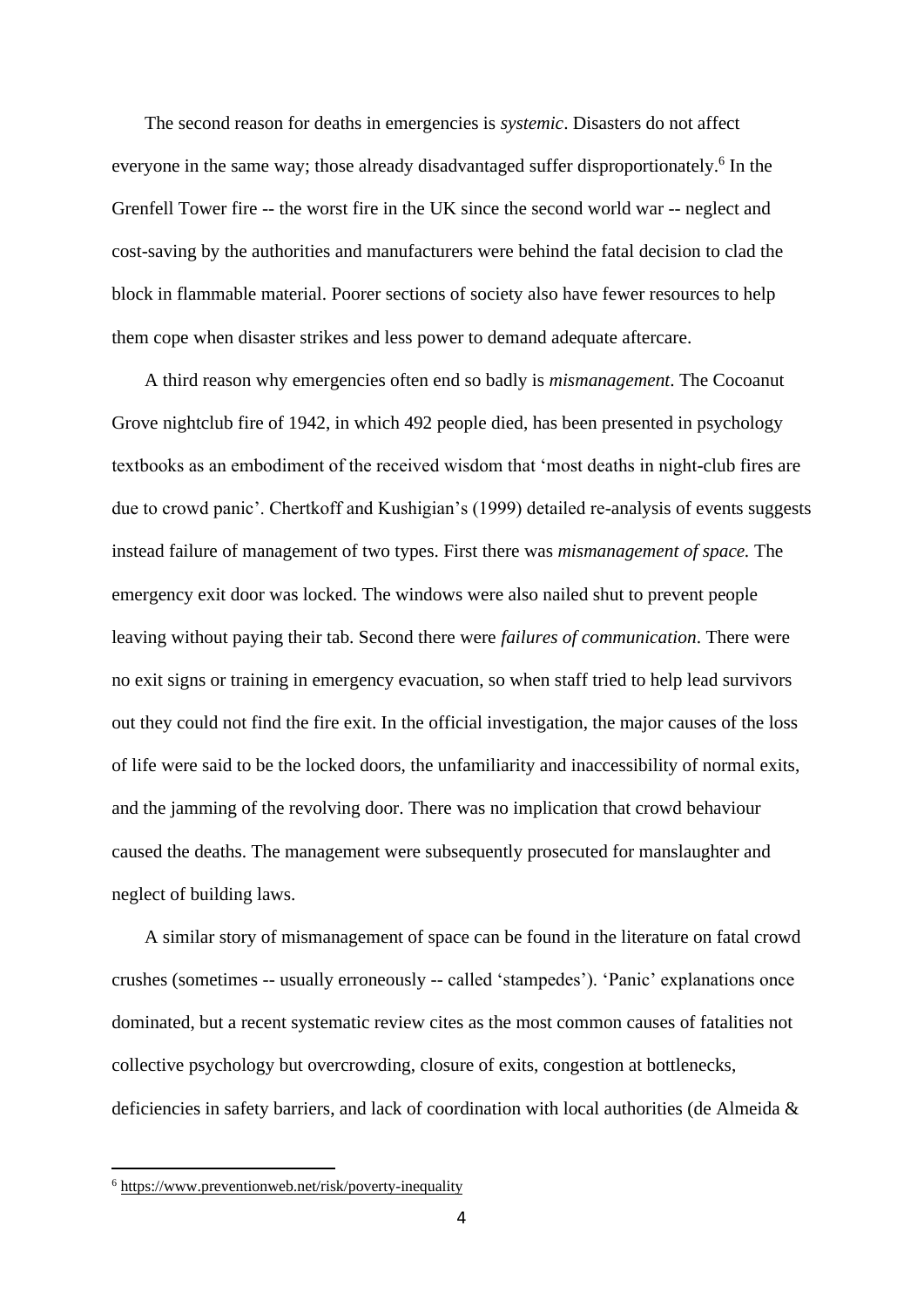von Schreeb, 2019). Notoriously, the fatal crush at Hillsborough in 1989 was initially explained by some in terms of the disorderly behaviour of fans. But it was later demonstrated that disproportionate concern among authorities with preventing football hooliganism led to neglect of crowd safety -- including the disastrous decision to let fans into an already overcrowded terrace.<sup>7</sup> In short, Hillsborough, like Cocoanut Grove, did not happen because of failings at the level of collective psychology.

In relation to failures of communication, *changes* to information and communication practices have often improved safety and saved lives. When the World Trade Center was subject to a terrorist attack in 1993, the evacuation was relatively slow (Aguirre, Wenger, & Vigo, 1998). Subsequently, regular drills were introduced so that people became familiar with the locations of emergency exits. This measure helped make the 9/11 evacuation so successful.<sup>8</sup> In the case of mass casualty decontamination following a chemical incident, failure of responders to communicate effectively has led to reduced public compliance with the procedure, increasing risk of fatalities (Carter et al., 2015). The solution has been to train responders with the skills to communicate to the public both why decontamination is needed and how to carry it out (Drury et al., 2019).

## **Under-reaction, system, and mismanagement in the Covid-19 response in the UK**

Unlike fires, earthquakes, floods, and bombings, which tend to be short-term events which occur in one place, the effects of the current pandemic are dispersed in time and space. Yet like these other emergencies, there is a mortal threat which creates collective fear. And when we examine some of the major problems in response and outcomes<sup>9</sup> in the Covid-19 crisis,

8

<sup>7</sup> [https://www.theguardian.com/football/2016/apr/26/hillsborough-disaster-deadly-mistakes-and-lies-that-lasted](https://www.theguardian.com/football/2016/apr/26/hillsborough-disaster-deadly-mistakes-and-lies-that-lasted-decades)[decades](https://www.theguardian.com/football/2016/apr/26/hillsborough-disaster-deadly-mistakes-and-lies-that-lasted-decades)

[http://www.cfaa.ca/Files/flash/EDUC/FIRE%20ALARM%20ARTICLES%20AND%20RESEARCH/A%20Co](http://www.cfaa.ca/Files/flash/EDUC/FIRE%20ALARM%20ARTICLES%20AND%20RESEARCH/A%20Comparison%20of%20the%201993%20and%202001%20evacuations%20of%20the%20World%20Trade%20Center%20nrcc46005.pdf) [mparison%20of%20the%201993%20and%202001%20evacuations%20of%20the%20World%20Trade%20Cent](http://www.cfaa.ca/Files/flash/EDUC/FIRE%20ALARM%20ARTICLES%20AND%20RESEARCH/A%20Comparison%20of%20the%201993%20and%202001%20evacuations%20of%20the%20World%20Trade%20Center%20nrcc46005.pdf) [er%20nrcc46005.pdf](http://www.cfaa.ca/Files/flash/EDUC/FIRE%20ALARM%20ARTICLES%20AND%20RESEARCH/A%20Comparison%20of%20the%201993%20and%202001%20evacuations%20of%20the%20World%20Trade%20Center%20nrcc46005.pdf)

<sup>9</sup> <https://www.bbc.co.uk/news/uk-52261859>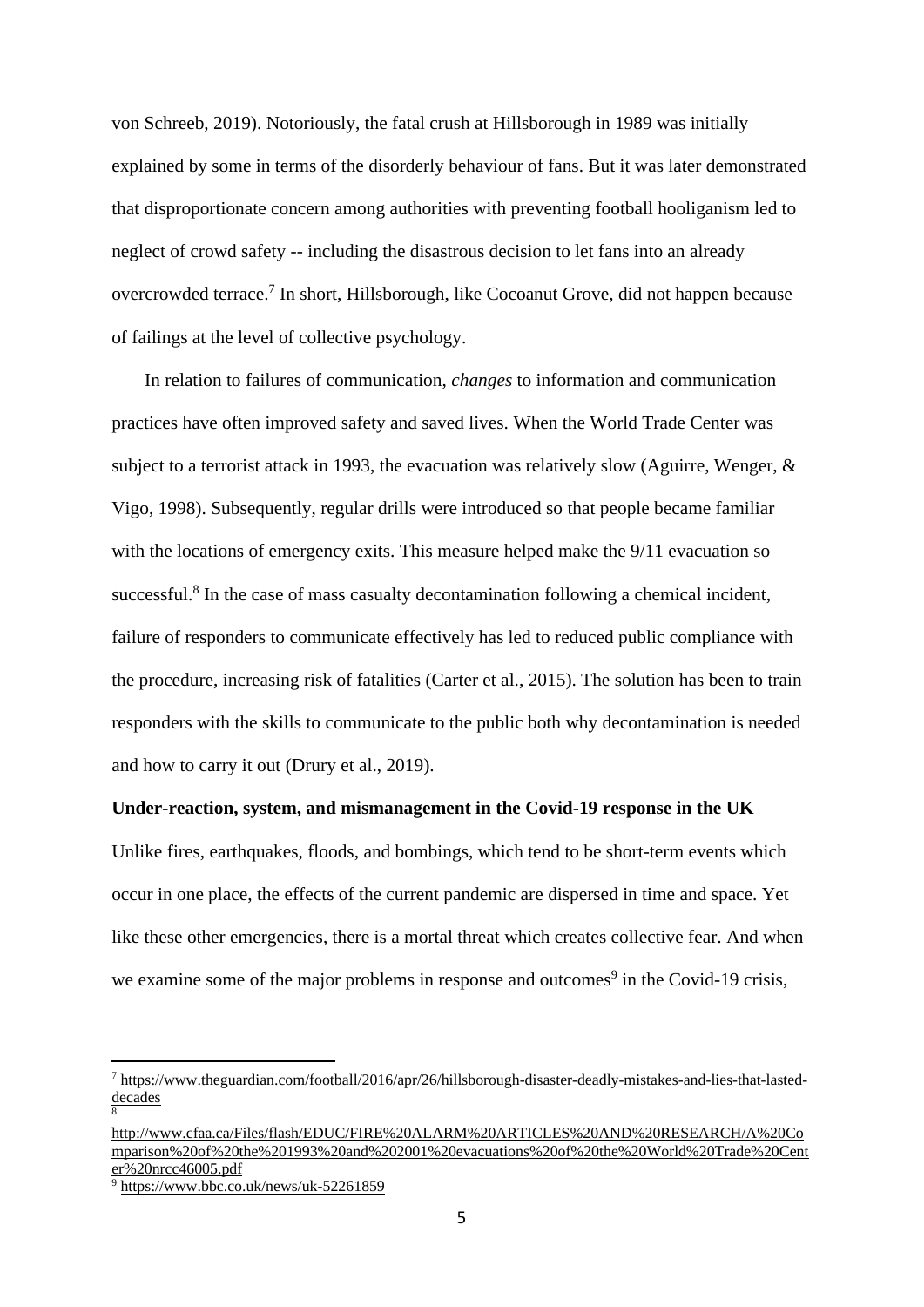prima facie our three-fold classification above fits better than explanations in terms of public selfishness, thoughtlessness, and over-reaction.

First, *under-reaction*: while some members of the public have not taken the pandemic seriously, the UK data shows that the vast majority adhered to the social distancing and 'stay at home' regulations.<sup>10</sup> Yet there is evidence of highly consequential *political* under-reaction. In the UK, a criticism has been that that the government did not prepare or respond in time.<sup>11</sup> Importantly, the official advice on social distancing was only given on  $16<sup>th</sup>$  March 2020, and the instruction to 'stay at home' only on the  $23<sup>rd</sup>$ . The result of this under-reaction is a death rate proportionately higher than most other countries - with over 30,000 hospital and community deaths recorded by 12 May 2020 (Scally, Jacobson, & Abbasi, 2020).

Some of this failure to prepare in time may be straightforward mismanagement. But some of it may also be due to under-estimating risk by those in authority. The World Health Organization warned about the risk of human-to-human transmission of Covid-19 as early as 10th January 2020, and urged precautions. The first Department of Health and Social Care press release on Covid-19, on 22nd January, stated that the risk to the UK population was 'low'.<sup>12</sup> Two days later, the *Lancet* published the first article showing evidence that Covid-19 was transmittable to humans; the authors recommended careful surveillance, rigorous testing, respirators and greater use of personal protective equipment.<sup>13</sup> But on the same day, the UK Chief Medical Officer still maintained that the risk to the UK public was low. The first documented transmission within the UK (as opposed to from travellers from abroad) appeared on 28th February. Yet the UK risk level wasn't raised to 'high' till 12th March.

<sup>10</sup> [https://news.sky.com/story/coronavirus-trips-to-the-shops-fall-by-85-since-outbreak-according-to-google](https://news.sky.com/story/coronavirus-trips-to-the-shops-fall-by-85-since-outbreak-according-to-google-data-11968171)[data-11968171](https://news.sky.com/story/coronavirus-trips-to-the-shops-fall-by-85-since-outbreak-according-to-google-data-11968171)

 $\frac{11}{11}$  [https://archive.is/20200418182037/https://www.thetimes.co.uk/edition/news/coronavirus-38-days-when](https://archive.is/20200418182037/https:/www.thetimes.co.uk/edition/news/coronavirus-38-days-when-britain-sleepwalked-into-disaster-hq3b9tlgh)[britain-sleepwalked-into-disaster-hq3b9tlgh](https://archive.is/20200418182037/https:/www.thetimes.co.uk/edition/news/coronavirus-38-days-when-britain-sleepwalked-into-disaster-hq3b9tlgh)

<sup>&</sup>lt;sup>12</sup> <https://www.gov.uk/government/news/dhsc-and-phe-statement-on-coronavirus>

<sup>13</sup> [https://www.thelancet.com/journals/lancet/article/PIIS0140-6736\(20\)30183-5/fulltext](https://www.thelancet.com/journals/lancet/article/PIIS0140-6736(20)30183-5/fulltext)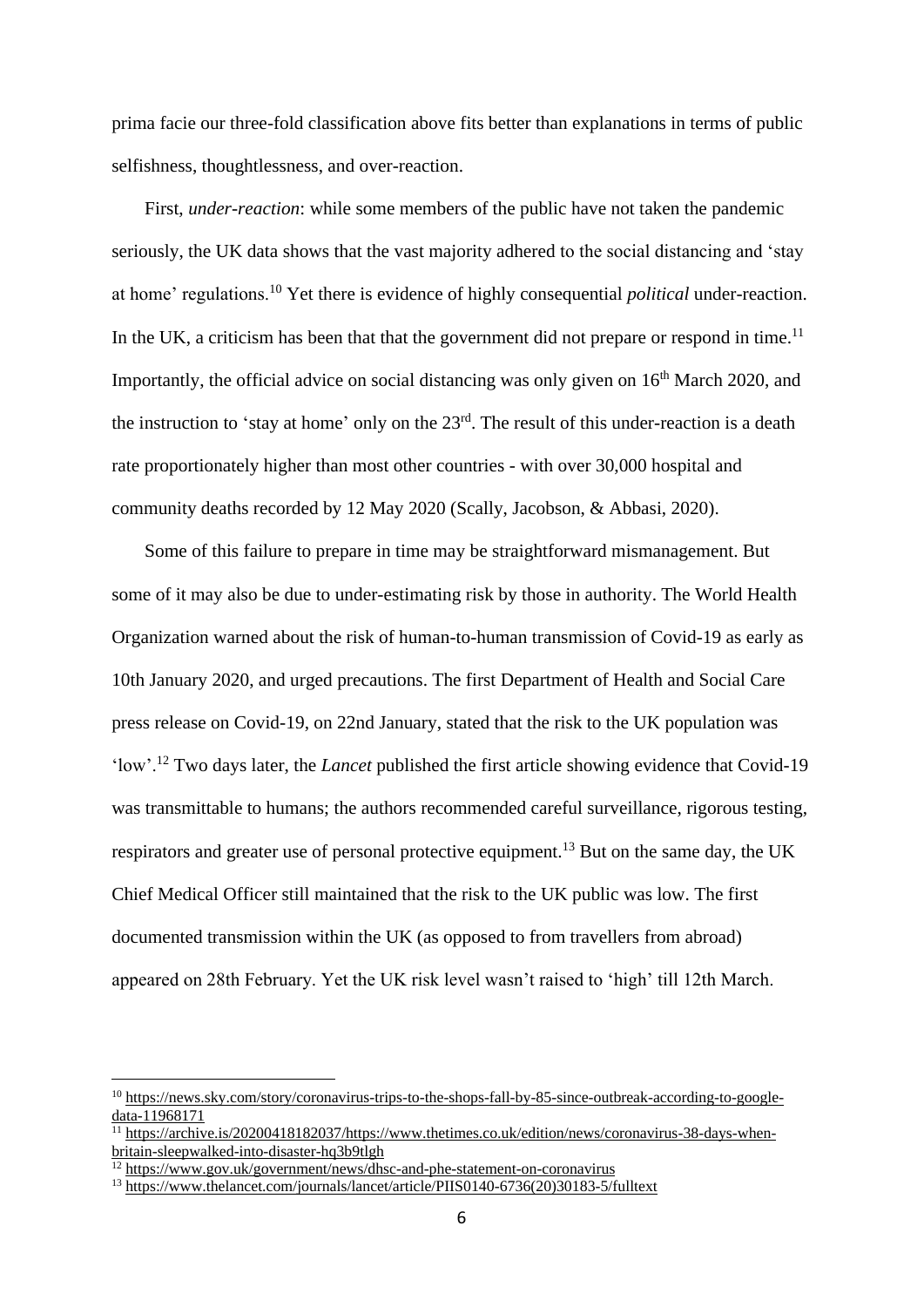In relation to our second factor, one example where *systemic* factors were evident but a discourse of public bad behaviour was mobilized was in the case of so-called 'panic buying'.<sup>14</sup> The rapid emptying of supermarket shelves was an effect of the vulnerability of just-in-time supply chains to just a small uptick in consumer spending; and purchasing evidence suggests that, in fact, only a small proportion of the population was stockpiling in response to the expectations of 'lockdown' and shortages.<sup>15</sup> Nevertheless government ministers chided some of the public for their 'selfishness', psychologizing the problem. This representation of the public as selfish is highly consequential. Where others in the community are seen as competitors, this can create the very individualism that is being condemned, undermining the sense of collectivity needed in these times (van Bavel et al., 2020).

Systemic factors have been crucial in another sense. Poorer and less powerful sections of society had fewer choices about how to behave during the first phase of lockdown. Despite media campaigns to vilify some people as selfish and thoughtless 'covidiots', the evidence on reasons for non-adherence shows that much of it was practical rather than psychological. Many people had to cram into Tube trains to go to work because they needed money to survive and government support schemes were insufficient. People were told they could go out to exercise, but those in urban areas had limited public space. And some employers failed to provide the support for social distancing and hygiene.<sup>16</sup> Those with less income and wealth also live in more crowded homes.<sup>17</sup>

<sup>&</sup>lt;sup>14</sup> The use of the term 'panic' in this case illustrates why it is seen as an unhelpful concept by disaster researchers (Chertkoff & Kushigian, 1999); the judgement about whether an behaviour is an overreaction is either subjective since criteria are unclear (how much shopping does one really need?) or post hoc (and therefore not explanatory).

<sup>15</sup> [https://www.warc.com/newsandopinion/opinion/why-stockpiling-is-not-the-crazy-selfish-behaviour-that-it](https://www.warc.com/newsandopinion/opinion/why-stockpiling-is-not-the-crazy-selfish-behaviour-that-it-seems/3483)[seems/3483](https://www.warc.com/newsandopinion/opinion/why-stockpiling-is-not-the-crazy-selfish-behaviour-that-it-seems/3483)

<sup>16</sup> <https://www.bbc.co.uk/news/business-52243179>

<sup>&</sup>lt;sup>17</sup> [https://www.citylab.com/equity/2020/04/coronavirus-spread-map-city-urban-density-suburbs-rural](https://www.citylab.com/equity/2020/04/coronavirus-spread-map-city-urban-density-suburbs-rural-data/609394/)[data/609394/](https://www.citylab.com/equity/2020/04/coronavirus-spread-map-city-urban-density-suburbs-rural-data/609394/)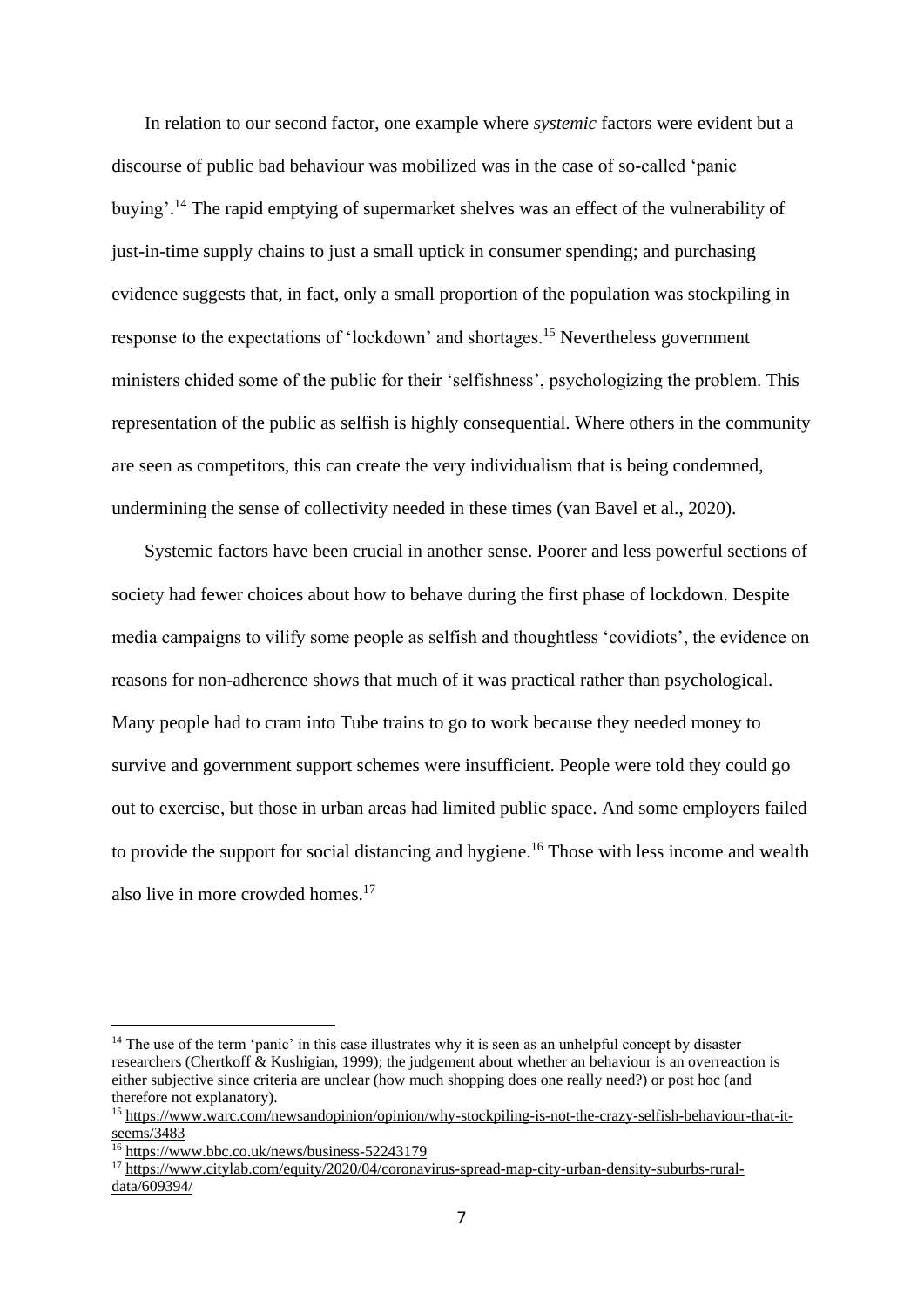The outcomes of these systematic inequalities are predictable: poorer people have repeatedly been shown to be more vulnerable to infection and more likely to die.<sup>18</sup> These inequalities have persisted into the second phase of lockdown (from May 2020), with lower income people being less able to work from home and more likely to be in jobs that bring them into contact with others.

Finally, there is evidence of a specific *mismanagement* in the form of failure of communication. In the UK response, one thing we observed to have changed (and which might therefore indicate recognition of an earlier error), was the way the public were addressed in the official messaging. Initial government communications stressed the risk to oneself as an individual. For example:

As per the current advice, the most important thing individuals can do *to protect themselves* remains washing their hands more often, for at least 20 seconds, with soap and water.<sup>19</sup> (emphasis added)

The message some people therefore picked up from this was about the risk to themselves personally. Such individual-focused messaging can lead people to discount the risk, especially if they consider themselves young and healthy.<sup>20</sup> Later, there was a shift to the rationale being to 'protect the NHS', 'protect others', and a change from 'you the potential victim' to 'you the spreader' (e.g., 'act like you've got it'), which seems to have been more persuasive. 21

#### **The role of collective psychology**

<sup>18</sup> <https://www.health.org.uk/news-and-comment/news/deaths-from-covid-19-in-the-most-deprived-areas>

<sup>19</sup> [https://www.gov.uk/government/news/covid-19-government-announces-moving-out-of-contain-phase-and](https://www.gov.uk/government/news/covid-19-government-announces-moving-out-of-contain-phase-and-into-delay)[into-delay](https://www.gov.uk/government/news/covid-19-government-announces-moving-out-of-contain-phase-and-into-delay)

<sup>20</sup> https://thepsychologist.bps.org.uk/dont-personalise-collectivise

<sup>&</sup>lt;sup>21</sup> The UK government's new slogan – 'Stay alert' -- unveiled in early May 2020 abandoned the collectivization implicit in the previous successful messaging, with the consequence that 'only three in ten Brits think that they know what the new slogan ... is asking them to do'. [https://yougov.co.uk/topics/health/articles](https://yougov.co.uk/topics/health/articles-reports/2020/05/11/brits-split-changes-coronavirus-lockdown-measures)[reports/2020/05/11/brits-split-changes-coronavirus-lockdown-measures](https://yougov.co.uk/topics/health/articles-reports/2020/05/11/brits-split-changes-coronavirus-lockdown-measures)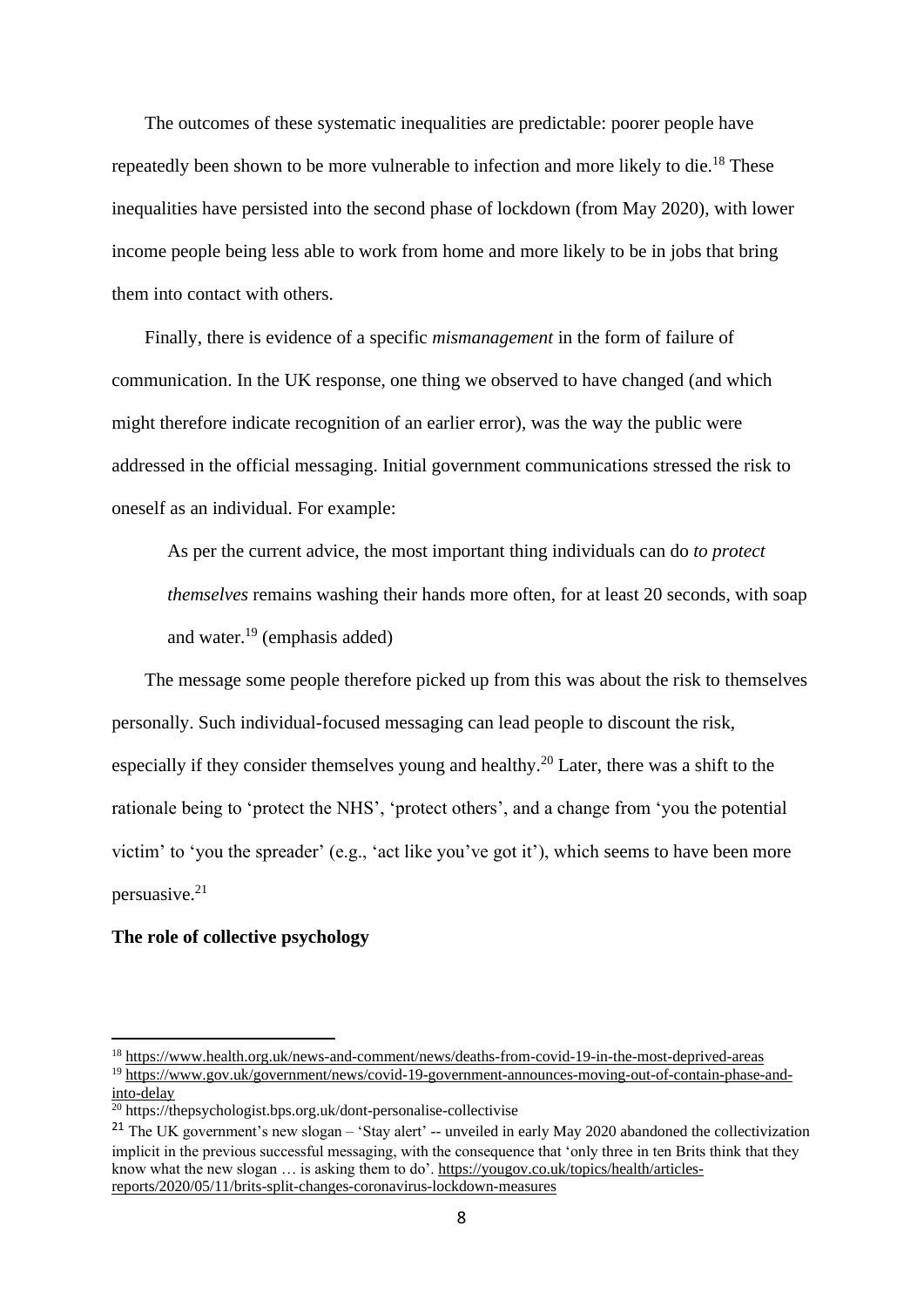This last example makes the point that indeed psychology is heavily involved in the public response to Covid-19. However, it is not a psychology of fixed behavioural tendencies, since the self and hence 'self-interest' (the motivations for and boundaries of concern) varies with contextual factors (in this case political leadership, which failed initially to communicate in collectivist terms). So, of course psychology matters in what happens in emergencies, but for reasons other than inevitable collective selfishness, thoughtlessness, and over-reaction.

Let's consider first the conditions under which behaviour is competitive vs cooperative in emergencies. There have been many reports of mutual social support by members of the public during the Covid-19 crisis.<sup>22</sup> Reviews suggest that cooperation among survivors is very common in emergencies, and that members of the public save more lives than professional responders (Drury et al., 2019). But in some emergencies, people compete, push, and even trample each other. What are the conditions for this to occur? Chertkoff and Kushigian's (1999) comparison of different evacuations found that there was more competition when exits were narrow and unfamiliar. We also know that people compete more and coordinate less in evacuations when they are positioned psychologically as individuals rather than as group members. As Mintz (1951) shows, when an evacuating crowd blocks the exit this can be explained in terms of the prevalence of individual competition in a collective setting (rather than in terms of excessive emotion). In these cases, then, the emergency ends badly due to the *absence* of collective psychology (i.e., lack of coordination and cooperation).

Cooperating and giving support can also carry risks, which need to be acknowledged. In mass evacuations, the larger the group, the slower the egress, because speed is reduced through people interacting with each other (Aguirre et al., 1998). And the motivation to give support to other survivors can lead some to take risks with their personal safety; so, what is

<sup>22</sup> [https://www.theguardian.com/world/2020/may/03/nhs-coronavirus-crisis-volunteers-frustrated-at-lack-of](https://www.theguardian.com/world/2020/may/03/nhs-coronavirus-crisis-volunteers-frustrated-at-lack-of-tasks?CMP=Share_iOSApp_Other)[tasks?CMP=Share\\_iOSApp\\_Other](https://www.theguardian.com/world/2020/may/03/nhs-coronavirus-crisis-volunteers-frustrated-at-lack-of-tasks?CMP=Share_iOSApp_Other)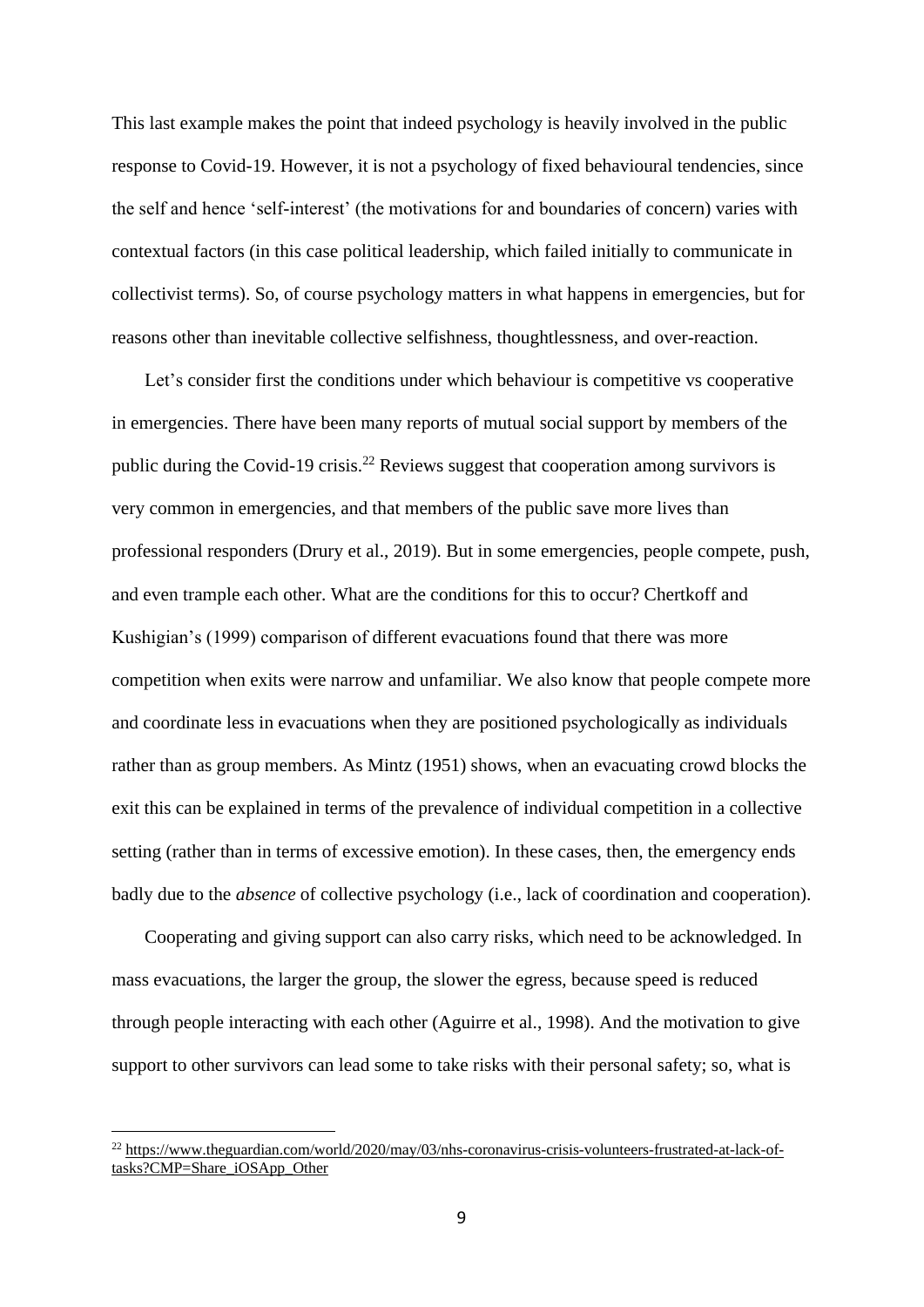good for the collective in emergency is not always good for particular individuals (Drury, Cocking, & Reicher, 2009).<sup>23</sup> In the case of Covid 19, the risk to the individual from supporting the group is clear where that supportive behaviour involves physical proximity (whether delivering food or giving emotional support face-to-face).

What about public under-reaction – why does this occur? Under-estimation of risk has sometimes been characterised as an 'optimistic bias' (Kinsey, Gwynne, Kuligowski, & Kinateder, 2019). But in a context where emergency events are rare (i.e., most of the time), it is a reasonable to assume that 'it won't happen to us'. This assumption can reverse when emergency events become more common – for example, in 2017 after a spate of terrorist attacks in London, hundreds of people in Oxford Street fled from a noise that turned out to be harmless. In general, then, the extent to which information concerning a threat is seen as plausible is a function of the broad social context of dangers. Expectations of danger are raised (and the readiness to flee or take other action is greater) in a context of recent incidents relevant to our social group.

How do perceptions of risk become collective? People respond not only to 'direct' signals of risk but to other people's responses to that signal (Bruder, Fischer, & Manstead, 2014). We suggest that the extent to which the response of others to the possible threat is seen as conveying information is dependent on the self-relevance of these others in a particular context, which in turn is often a function of shared identity. Based on what we know about social influence processes in other contexts (Bruder et al., 2014), in the case of Covid-19 it's plausible to suppose that the sight of others in our community routinely observing (or ignoring) social distancing regulations, for example, is likely to send a strong

 $23$  This is one of the main reasons why debates around rationality and irrationality in behaviour in emergencies are dead ends.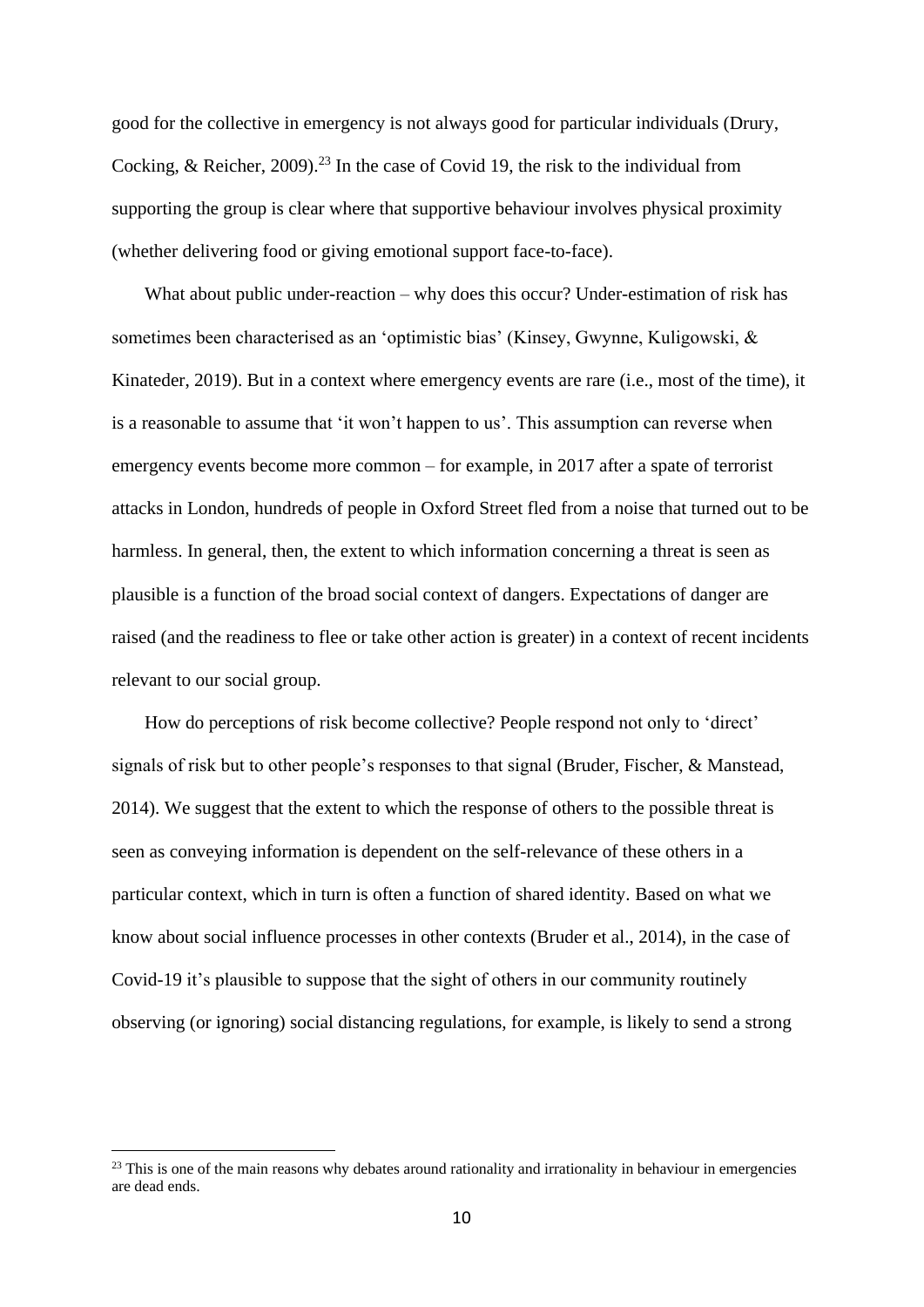signal to us around the safety of doing the same – particularly where we identify with the community or see these exemplars as prototypes.

Psychological factors can interact with management failures to help explain why some emergency events end so badly. Fearing public 'panic' leads the authorities to withhold information about the emergency (Drury et al., 2019). But lack of information in an emergency increases public anxiety. And when the public *perceives* that information is being withheld from them, this damages their relationship with the authority (Carter et al., 2015). Consequently, when the authorities do release correct information, the public may mistrust and fail to act upon it. In the case of Covid-19, the need to treat the public with respect in order to build trust has been part of the advice given by behavioural scientists to the UK government.<sup>24</sup>

### **Discussion and conclusions**

We do not deny that in emergencies some people behave selfishly and thoughtlessly or that some may over-react. Indeed, as explained, research suggests some of the conditions for competition to prevail over cooperation. What we are questioning here is the notion that such public reactions are a default or are a major cause of problems in the Covid-19 crisis. The existing literature on disasters does not support this view, and prima facie major problems in the Covid-19 response and outcomes can be better understood otherwise – in terms of (political) under-reaction, systemic issues, and mismanagement.

Collective 'panic' is referred to as a 'disaster myth' in the literature on disasters (Drury et al., 2019). Rather than a neutral description of how people actually behave, it is best understood as part of a particular discourse or cultural representation, one which psychologizes -- and indeed *path*ologizes -- public responses in emergencies and disasters.

<sup>&</sup>lt;sup>24</sup> https://assets.publishing.service.gov.uk/government/uploads/system/uploads/attachment\_data/file/873732/07role-of-behavioural-science-in-the-coronavirus-outbreak.pdf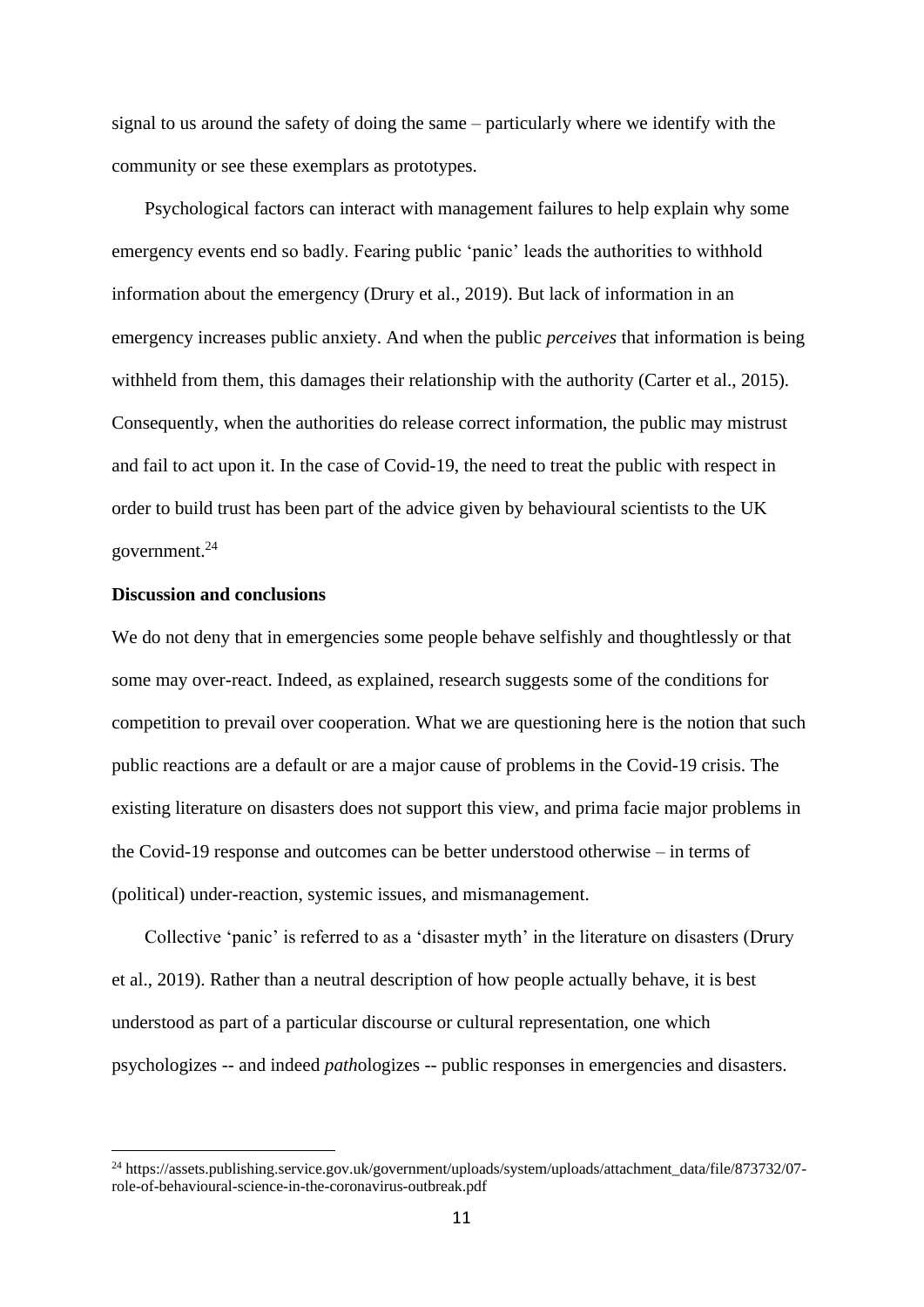Given what is known about under-reaction, systemic factors, and mismanagement in emergencies, to emphasise instead the role of collective 'bad behaviour' has clear ideological functions. In naturalizing fatalities, it distracts from the real causes and thus from who might be held responsible for mismanagement, instead blaming the victims. The irony, of course, is that, far from being the problem, collective psychology in emergencies – the solidarity and cooperation so commonly witnessed among community members and strangers -- is usually the solution. Collective psychology therefore can and should be harnessed more effectively in policy and practice in the Covid-19 response (Elcheroth & Drury, 2020) – through framing both the threat and the solution in collective terms, and through emphasizing shared norms around collective well-being and safety (Drury et al., 2019). Why do people die in emergencies? It's probably not because of collective psychology.

#### **References**

- Aguirre, B. E., Wenger, D., & Vigo, G. (1998). A test of the emergent norm theory of collective behavior. *Sociological Forum, 13*, 301-320. DOI https://doi.org/10.1023/A:1022145900928
- Bruder, M., Fischer, F., & Manstead, A. S. R. (2014). Social appraisal as cause of collective emotions. In C. von Scheve & M. Salmela (Eds.), *Collective emotions: Perspectives from psychology, philosophy, and sociology* (pp.141-155). Oxford, UK: Oxford University Press.
- Chertkoff, J. M., & Kushigian, R. H. (1999). *Don't panic: The psychology of emergency egress and ingress*. New York: Praeger Publishers.
- Carter, H., Drury, J., Rubin, G. J., Williams, R., & Amlôt, R. (2015). Applying crowd psychology to develop recommendations for the management of mass decontamination. *Health Security, 13*(1), 45-53. doi:10.1089/hs.2014.0061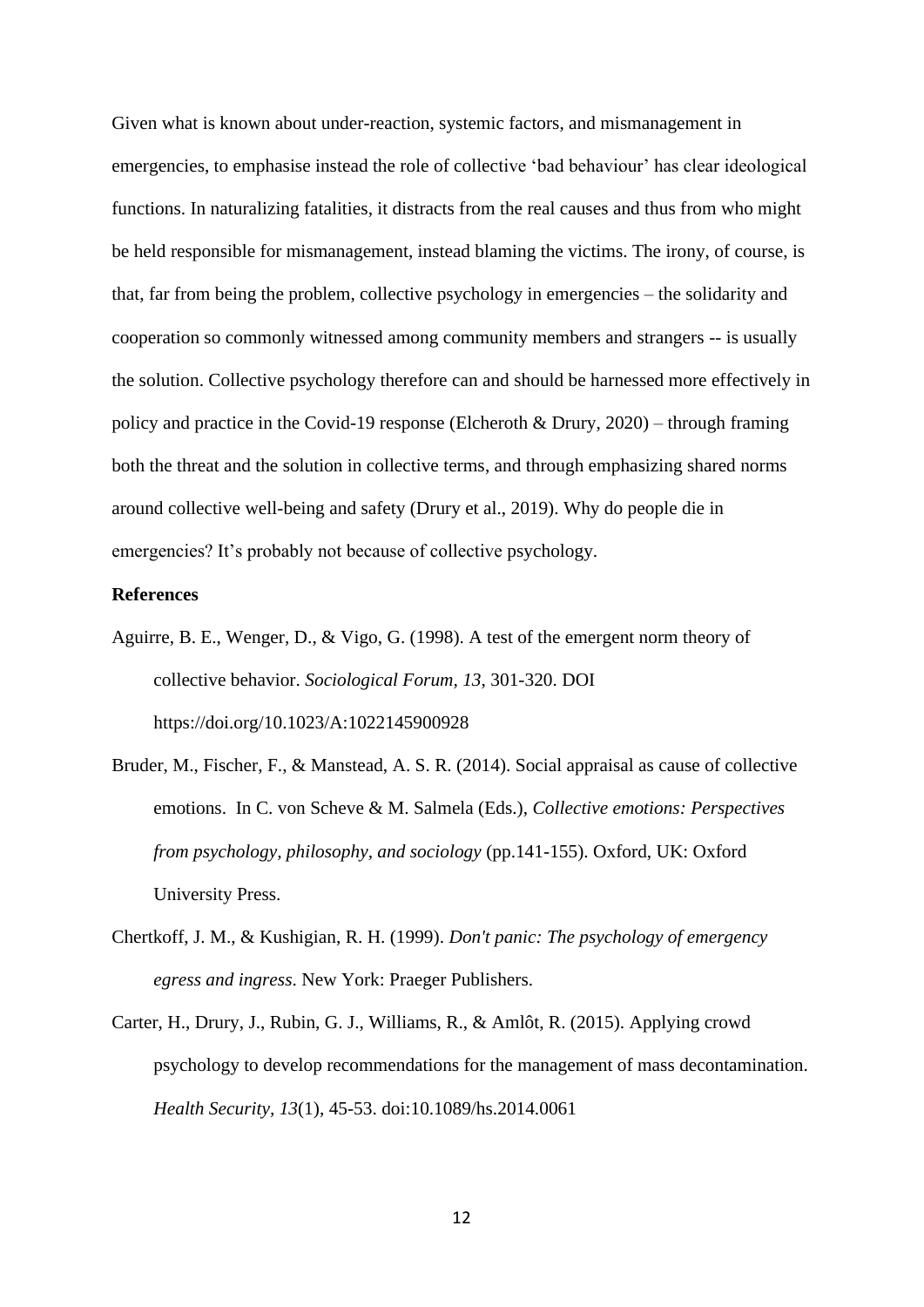- Cornwell, B., Harmon, W., Mason, M., Merz, B., & Lampe, M. (2001). Panic or situational constraints? The case of the M/V Estonia. *International Journal of Mass Emergencies and Disasters*, *19*(1), 5-26.
- de Almeida, M. M., & von Schreeb, J. (2019). Human stampedes: An updated review of current literature. *Prehospital and Disaster Medicine, 34*(1), 82-88. doi: 10.1017/S1049023X18001073.
- Drury, J., Carter, H., Cocking, C., Ntontis, E., Tekin Guven, S., & Amlôt, R. (2019). Facilitating collective psychosocial resilience in the public in emergencies: Twelve recommendations based on the social identity approach. *Frontiers in Public Health,* 7 (141) doi: 10.3389/fpubh.2019.00141
- Drury, J., Cocking, C., & Reicher, S. (2009). The nature of collective resilience: Survivor reactions to the 2005 London bombings. *International Journal of Mass Emergencies and Disasters*, *27*, 66-95.
- Elcheroth, G., & Drury, J. (2020). Collective resilience in times of crisis: A summary of knowledge and derived policy principles for socially effective responses to the Covid-19 pandemic. *British Journal of Social Psychology*
- Kinsey, M. J., Gwynne, S. M. V., Kuligowski, E. D., & Kinateder, M. (2019). Cognitive biases within decision making during fire evacuations. *Fire Technology, 55*(2), 465- 485. <https://doi.org/10.1007/s10694-018-0708-0>
- Mintz, A. (1951). Non-adaptive group behaviour. *Journal of Abnormal and Social Psychology, 46,* 150-159. https://doi.org/10.1037/h0063293
- Scally, G., Jacobson, B., & Abbasi, K. (2020). The UK's public health response to covid-19. BMJ; 369 doi: https://doi.org/10.1136/bmj.m1932
- Tierney, K. J., Lindell, M. K., Perry, R. W. (2001). *Facing the unexpected: Disaster preparedness and response in the United States*. Washington, DC: Joseph Henry Press.